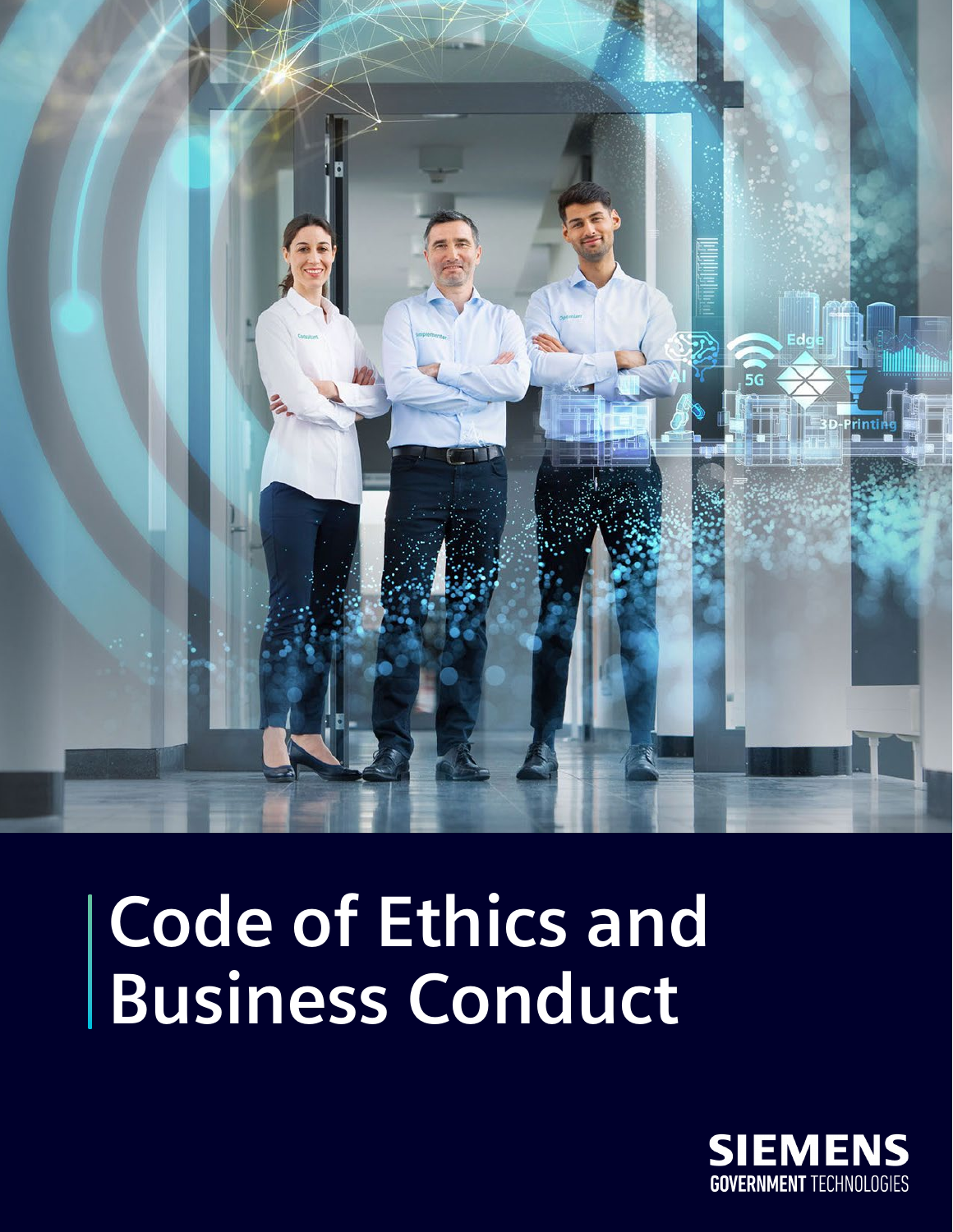

## **A MESSAGE FROM THE INTERIM CEO**

Siemens Government Technologies (SGT) is committed to conducting our operations with the highest standards of business conduct and ethics. We hold a position of trust with our customers including the U.S. Federal Government and as such, we have an obligation to take responsibility for our own conduct. We all have a shared responsibility to maintain the highest standards of integrity within our organization.

Setting the standard, our Code of Ethics & Business Conduct provides guidance on expectations for all employees, consultants, and others who represent the Company. These guidelines spell out the values we live by and standards we set. In those situations where the courses of action are not obvious or where you observe misconduct, please contact your manager, the SGT Chief Compliance Officer, the SGT EthicsPoint site (www.siemensgovt.ethicspoint.com), or the Hotline at 1-844-408-0217.

As we focus on providing products, services and solutions to meet our customers' challenges every day, we must remember to conduct ourselves in a way that ensures employee safety, increases customer satisfaction, provides value to shareholders and accomplishes our goals with the highest levels of honesty and integrity.

#### **John Ustica** Interim Chief Executive Officer Siemens Government Technologies, Inc

## **Introduction**

The SGT Code of Ethics & Business Conduct identifies the values and principles that guide our business relationships. We are committed to the principles of honesty, integrity and fairness in everything we do; and these guidelines apply to all officers, employees and representatives of Siemens Government Technologies. Ethical decision making requires an understanding of - and commitment to - our values and principles, combined with good personal judgment. We expect you to represent the Company by committing to its values by conducting yourself in a manner that is both professional and ethical in every action and decision made.

Every employee is expected to be familiar with and comport their behavior with the SGT Code of Ethics & Business Conduct. "Integrity" is more than a concept – it is the fundamental basis for our behavior and attitude. It means that we must all use common sense and good judgment. It also means that our focus should not only be on compliance with the strict letter of the law but also on being ethical. If an SGT employee is not sure what the right thing to do is in a specific case, there are many sources of information and resources available to help, including the employee's supervisor, the SGT Chief Compliance Officer, and the ethics@siemensgovt.com email address. Moreover, if an employee has discovered a case of actual possible misconduct, various options are available to report it. These include an employee's supervisor, the SGT Legal Department, the SGT Chief Compliance Officer, the SGT EthicsPoint site (www.siemensgovt.ethicspoint.com), or the Hotline at 1-844-408-0217.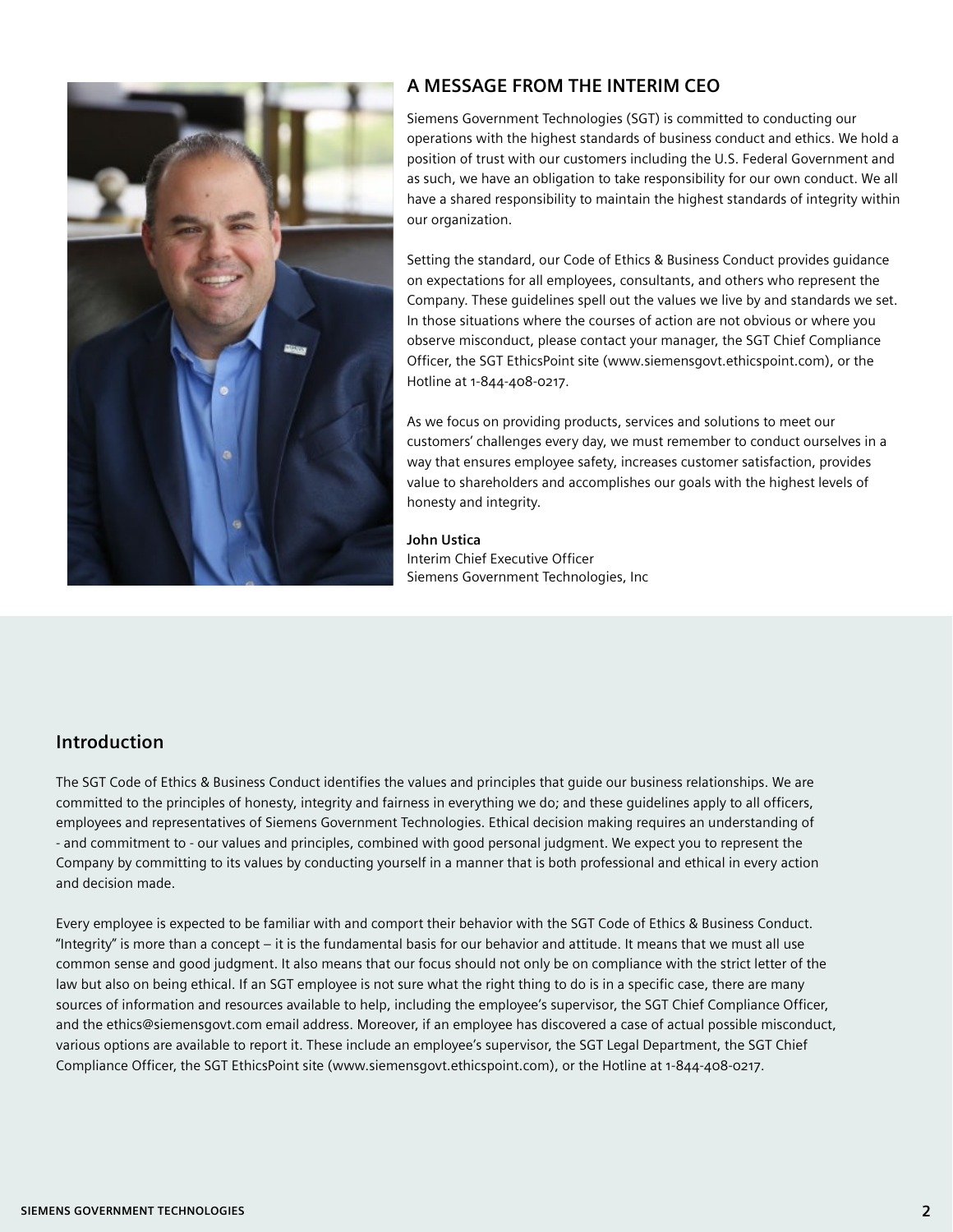

# **Workplace Safety, Security, & Environmental Concern**

We must comply with all applicable environmental laws and must conduct our business in an environmentally responsible manner that minimizes any environmental impact. All employees must take appropriate actions in using, generating, handling and disposing of hazardous materials, and report all concerns to their manager or other appropriate authority. Additionally, all employees must advise when health, safety or security issues arise. Be vigilant and attentive to hazard prevention and report accidents and injuries promptly to your manager. We are committed to maintaining a drug-free work environment.

In addition, protecting the health and safety of employees in the workplace is of the highest priority for SGT. It is the responsibility of everyone to foster SGT's efforts to conduct its operations in a safe manner.

Our responsibility towards employees requires the best possible accident-prevention measures, and these apply to:

- The technical planning of workplaces, equipment and processes
- Safety management, and personal behavior in the everyday workplace.
- The work environment must conform to the requirements of health-oriented design and awareness.

### **Respect for People & Nondiscrimination**

We respect the personal dignity and personal rights of every individual. We work together with individuals of various ethnic backgrounds, cultures, religions, ages, disabilities, races, sexual identity, world view and gender. We are committed to providing a work environment that is free from discrimination or harassment of any type. We will not tolerate the use of discriminatory slurs, unwelcome, unsolicited sexual advances or harassment, and any other remarks, jokes or conduct that create or foster an offensive or hostile work environment. Employees at all levels of the organization must act with respect and civility toward coworkers, customers and others.

We do not tolerate discrimination based on race, religion, gender, age, marital status, national origin, sexual orientation, citizenship status or disability. We prohibit discrimination in decisions concerning recruitment, hiring, compensation, benefits, training, termination, promotions or any other condition of employment or career development.

These principles apply to both internal cooperation and conduct towards external partners. We make decisions about those we work with – including suppliers, customers and business partners – based only on appropriate considerations, not on the basis of inappropriate considerations such as discrimination or coercion.

### **Legal Compliance**

Observing the law and rules and regulations that govern our business is a fundamental principle for SGT.

As a company and as individual employees, we are committed to obeying the laws and regulations applicable to our business. Violation of domestic or foreign laws, rules and regulations may subject an individual, as well as our Company, to civil and/or criminal penalties. In addition, employees found guilty of such violations will be subject to disciplinary action.

You should be aware also that conduct and records, including emails, are subject to internal and external audits, in addition to review by third parties in the event of a government investigation or litigation. It is in everyone's best interest to know and comply with our legal and ethical obligations.

If you have questions regarding the interpretation or applicability of laws, rules or regulations, contact the SGT Legal Department.

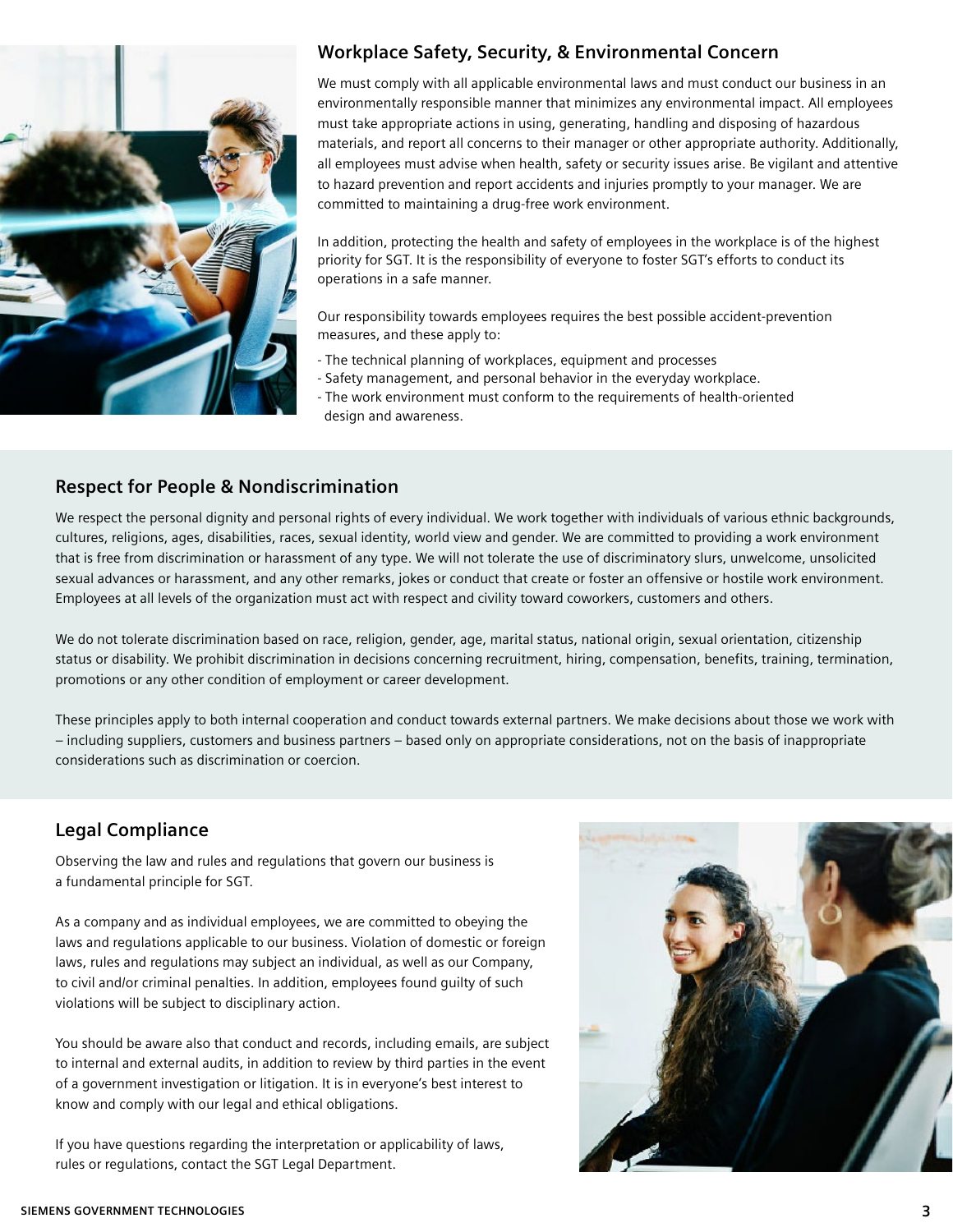

#### **Financial Records**

Each of us must be accurate and complete when making or reporting financial entries or transactions. We must disclose problems and discrepancies promptly and never falsify financial records. None of us should sign documents if we do not have proper authority. We should never make or approve payments on behalf of the Company if they will be used, or might be used, for something other than the stated approved business purpose. We must all be responsible for ensuring that travel, material and other expenses are recorded truthfully and correctly.

SGT is required to maintain sound processes and controls so that transactions are executed according to management's authorization. We must also prevent and detect unauthorized use of SGT assets. All SGT employees are required to make sure that the SGT books and records they create, or are otherwise responsible for, are:

- Complete
- Accurate
- Honestly reflect each transaction or expenditure, and are timely and in accordance with applicable accounting rules and standards

Such books and records include all data, certifications and other written materials provided for financial reporting and disclosure purposes as well as materials collected for other purposes. These also include internal expense records (such as expense account reports).

## **Commitment to Quality**

SGT provides product and service excellence by understanding and meeting customer and stakeholder needs through a commitment to continual improvement of our quality management system, all while maintaining the highest standards of ethics and compliance.

We strive to do the job right, on time, and always according to the contractual requirements of our customer. We must also report any discrepancy, deviation, mistake or failure related to our products or services. We must never falsify documents or conceal operational or component problems. Each of us should always seek and receive proper approvals before deviating from any requirement, never improperly substitute materials, never utilize lower quality or unapproved materials, and always conduct all tests and inspections as required.





## **Responsibility for the Reputation of Siemens Government Technologies**

To a substantial degree, the reputation of SGT is determined by our actions and the way each and every one of us presents and conducts himself/herself. Illegal or inappropriate behavior or actions on the part of even a single employee can cause the Company considerable damage. Each of us has a responsibility to recognize our impact on the Company's reputation and to behave in a manner that appropriately demonstrates the Company's commitment to our Code of Ethics and Business Conduct, as well as the fundamental principles and values when representing the Company.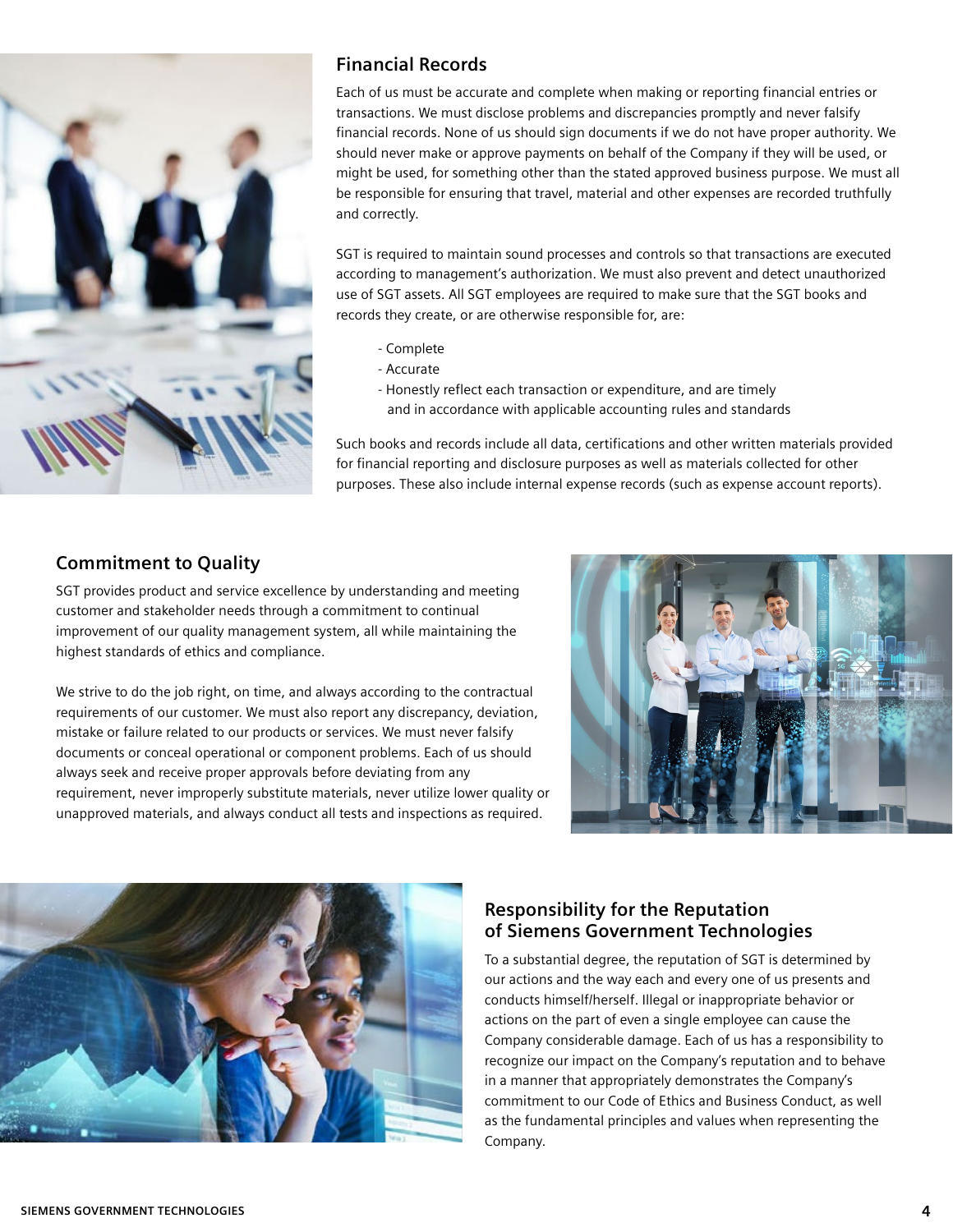### **International Laws & Trade Controls**

We must comply with the applicable laws in all countries in which we travel, operate and otherwise do business, including laws prohibiting bribery, corruption or the conduct of business with specified individuals, companies or countries. The fact that in some countries certain laws are not enforced or that violation of those laws is not subject to public criticism will not be accepted as an excuse for noncompliance. In addition, all SGT employees must comply with U.S. laws, rules and regulations governing the conduct of business by its citizens and corporations outside the United States.

These U.S. laws, rules and regulations, which extend to all our activities outside the U.S., include the Foreign Corrupt Practices Act (FCPA) the International Traffic in Arms Regulations (ITAR) and other export control laws. Attention to potential violations related to technical data resident on computers and laptops or in presentations and technical support documentation is vital. If you have a question as to whether an activity is restricted or prohibited, seek assistance from your manager, the Legal Department, the Industrial Security Department or contact the Compliance Hotline before taking any action.

### **Conflicts of Interest**

A conflict of interest occurs when an individual's personal interest may interfere in any way with the performance of his or her duties or the best interests of the Company. Employees must be free from influences that conflict with the best interests of the Company or might deprive the Company of their undivided loyalty in business dealings. Even the appearance of a conflict of interest where none actually exists can be damaging and should be avoided.

Conflicts of interest may include, but are not limited to, situations where employees:

- Are employed by (including consulting for) a competitor, customer or supplier;
- Own directly or indirectly, a significant financial interest in any entity that does business, seeks to do business or competes with SGT or another part of Siemens;
- Solicit or accept gifts, favors or preferential treatment from suppliers, competitors or customers;
- Work in any capacity at another company without permission; or
- Exercise supervisory authority over a co-worker who is also a family member.

**If you have any questions about a potential conflict or if you become aware of an actual or potential conflict, you should discuss the matter with the SGT Legal Department.**





#### **Timekeeping**

Each of us must accurately and honestly record time spent each day on each job on which we work. In addition to recording your attendance and hours worked for computing your pay, time records are the basis for billing our customers. Falsifying time records is fraud and may be a criminal offense. You are responsible for the accuracy of your individual time records and by signing your timesheet; you are certifying that it is true and accurate.

Employees should note that several times per year you may be requested to submit your timesheet early. These occasions are associated with Federal holidays or specific financial events. These occasions are approved and reviewed by the Defense Contract Audit Agency (DCAA). If you have questions about this process, consult your manager.

### **Competitive Sensitive Data**

No SGT employee, consultant or representative may solicit, obtain or utilize source selection information relating to government procurements. In addition to materials so marked by the Government, source selection information includes bid prices submitted in response to a solicitation, source selection plans, technical evaluation plans, technical evaluation of competing proposals, cost or price evaluations of competing proposals, competitive range determinations, ranking of competitors and reports and evaluations of source selection boards. Similarly, no SGT employee, consultant or representative may solicit, receive, or utilize any other company's proprietary material other than as authorized by that company with SGT.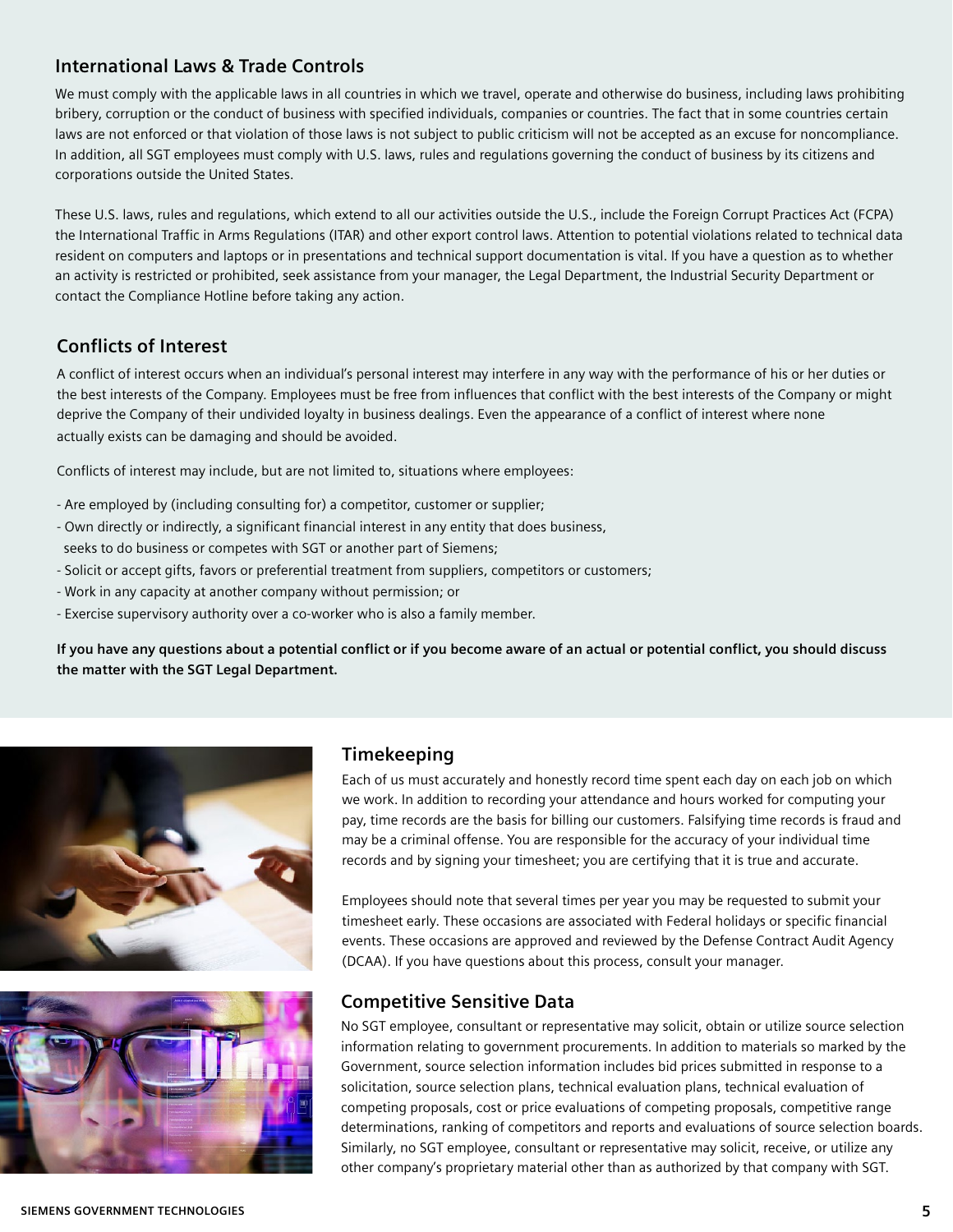

#### **Fair Competition & Antitrust Laws**

Fair competition, as described by U.S. and foreign anti-trust laws, allows markets to develop freely – with attendant social and financial benefits for all citizens. Accordingly, all SGT employees are required to abide by laws governing fair competition.

In order to avoid types of behavior that can lead to a violation of antitrust laws, SGT employees may not:

- Talk to competitors about prices, output, capacities, sales, bids, profits, profit margins, costs, methods of distribution or any other parameter that determines or influences the Company's competitive behavior with the aim to solicit parallel behavior from the competitor,

- Enter into an agreement with a competitor not to compete, to restrict dealings with suppliers, to submit bogus offers for bidding or to divide up customers, markets, territories or production programs, or

- Have any influence on the resale prices charged by our purchasers, or attempt to make them restrict the export or import of goods supplied by Siemens.

Moreover, employees may not obtain competitive intelligence by using industrial espionage, bribery, theft or electronic eavesdropping or communicate knowingly false information about a competitor or its products or services.

#### **Gifts, Entertainment & Hospitality**

Business entertainment, gifts, and hospitality, where appropriate, are meant to create brand recognition, goodwill, and establish or maintain sound working relationships. They shall not be offered or received to gain improper advantage with customers or suppliers, to facilitate approval from Government officials, or where otherwise illegal or where they might result in an actual or potential appearance of impropriety. As a result, no employee may directly or indirectly offer, promise, grant, or authorize (directly or indirectly) the giving of money or anything else of value to a government official to influence official action or obtain an improper advantage. The same applies to a private commercial counterparty in a business transaction in consideration for an improper advantage. Any offer, promise, grant or gift must comply with applicable laws and SGT policies, and must not raise an appearance of bad faith or unsuitableness. This means that no such offer, promise, grant or gift may be made if it could reasonably be understood as an effort to improperly influence a government official or as a bribe to a commercial counterparty to grant SGT a business advantage.

Employees must understand that the term "government official" is defined broadly to include officials or employees of any government or other public body, agency, or legal entity, at any level, including officers or employees of state- owned or county-owned enterprises, municipalities, and public international organizations. It also includes candidates for political office, political party officials and employees, as well as political parties.

In addition, employees may not give money or anything of value indirectly (for example, to a consultant, agent, intermediary, business partner or other third party) if the circumstances indicate that all or part of may be directly or indirectly passed on to a government official to influence official action or obtain an improper advantage or to a private commercial counterparty in consideration for an unfair advantage in a business transaction. For that reason, employees responsible for hiring consultants, agents, partners in joint ventures or other business partners must take action as appropriate to:

- Ensure that those third parties understand and will abide by SGT's anti-corruption policies;
- Evaluate the qualifications and reputation of such third parties; and
- Include appropriate provisions in agreements and contracts designed to protect SGT.

Entertainment and gifts cannot be accepted by any employee unless of nominal or token value or express written permission is received by their manager and the SGT Chief Compliance Officer.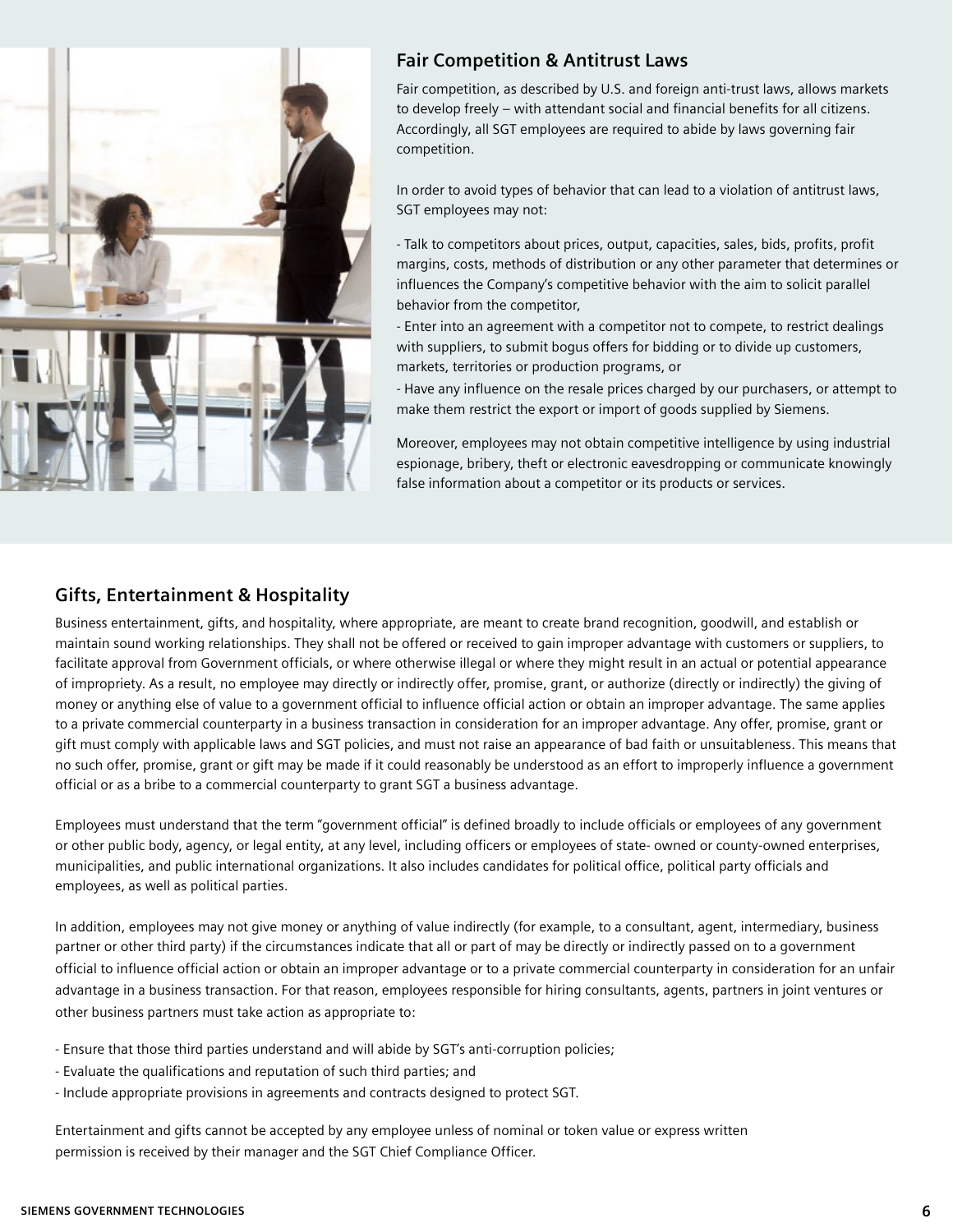

## **Anti-Corruption: Demanding & Accepting Advantages**

Employees are not permitted to use their jobs to solicit, demand, accept, obtain, or be promised advantages. This does not apply to the acceptance of occasional gifts of purely symbolic value or meals or entertainment reasonable in value that are consistent with local customs and practices and SGT policies. Any other gifts, meals or entertainment must be refused.

## **Political Contributions, Charitable Donations & Sponsoring**

SGT does not make political contributions (donations to politicians, political parties or political organizations). However, as a responsible member of society, SGT makes occasional monetary or product donations for education and science, and social and humanitarian projects. Some types of donations are always prohibited, however, including but not limited to donations: (1) to individuals; (2) to for-profit organizations; (3) paid to private accounts; (4) to organizations with goals incompatible with SGT's corporate principles; or (5) that would or might damage SGT's reputation.

All donations, contributions, and sponsorships must be transparent. This means, among other things, that the recipient's identity and planned use of the donation must be clear, and the reason and purpose for the donation must be justifiable, documented, and approved in writing by both appropriate management and the SGT Chief Compliance Officer. Quasi-donations, meaning donations which appear to be compensation for a service but are substantially larger than the value of the service, are prohibited.

Sponsoring means any contribution in money or in-kind by SGT towards an event organized by a third party in return for the opportunity to advertise the Siemens brands by, for example, displaying the Siemens logo, being mentioned in opening or closing addresses, or the participation of a speaker on a discussion panel, as well as tickets to an event. All sponsoring contributions must be transparent, made pursuant to written agreement, be for legitimate business purposes, and be commensurate with the consideration offered by the event host.

Donations, contributions, and sponsorships may not be promised, offered or made to secure unjustified competitive advantages for SGT or for other improper purposes, and they may not be made toward events organized by individuals or organizations that have goals incompatible with SGT's corporate principles or that would damage the company's reputation.

## **Protection & Proper Use of Company Assets**

Effective use of Company resources is critical to our bottom line and these resources should be used principally for business purposes that advance SGT's company objectives. Occasionally, however, limited personal use is permitted when it does not compromise SGT interests or Company resources. Each of us should use these resources wisely, demonstrate efficiency and guard against waste. We must limit time spent on personal affairs to a reasonable duration and frequency – always incidental to your workday and never charged to the Company or customer. Personal use must not interfere with or adversely affect your job performance or that of any other person or organizational requirements. You may never use Company assets in an illegal, disruptive or offensive manner to others (e.g., involving racist or sexually explicit materials or materials that are discriminatory, hateful or threatening).

Employees should be mindful of the fact that SGT retains and exercises the right to access, review, monitor and disclose any information transmitted, received or stored using Company electronic equipment and information systems, with or without an employee's or third party's knowledge, consent or approval and in accordance with applicable law, at all times. Employees and third parties should have no expectation of privacy in connection with Company equipment or systems.

## **Proprietary Data & Confidentiality**

One of SGT's most important assets is its information. Each employee who has received or has access to proprietary information should take great care to keep this information Company private. In addition, because we interact with other companies and organizations, we may be aware or being given custody of proprietary or competition-sensitive data from customers before that information has been made available to the public. You must treat this information in the same manner as you are required to treat SGT proprietary information. There may even be times when you must treat as private the fact that we have an interest in, or are involved with, another company. In all cases, we cannot accept, use, or disclose competitive or proprietary data unless properly authorized.

Confidential or proprietary information may include, but is not limited to:

- Details concerning a company's organization and equipment, prices, sales, profits, markets, customers and other matters of business; - Information on manufacturing or research and development; and internal reporting figures.

The obligation to maintain confidentiality may extend beyond the termination of the relevant relationship since the disclosure of confidential information could cause harm to SGT's business, clients or customers no matter when it is disclosed. Materials that contain proprietary information, such as memos, notebooks, computer disks and laptop computers, must be stored securely at all times.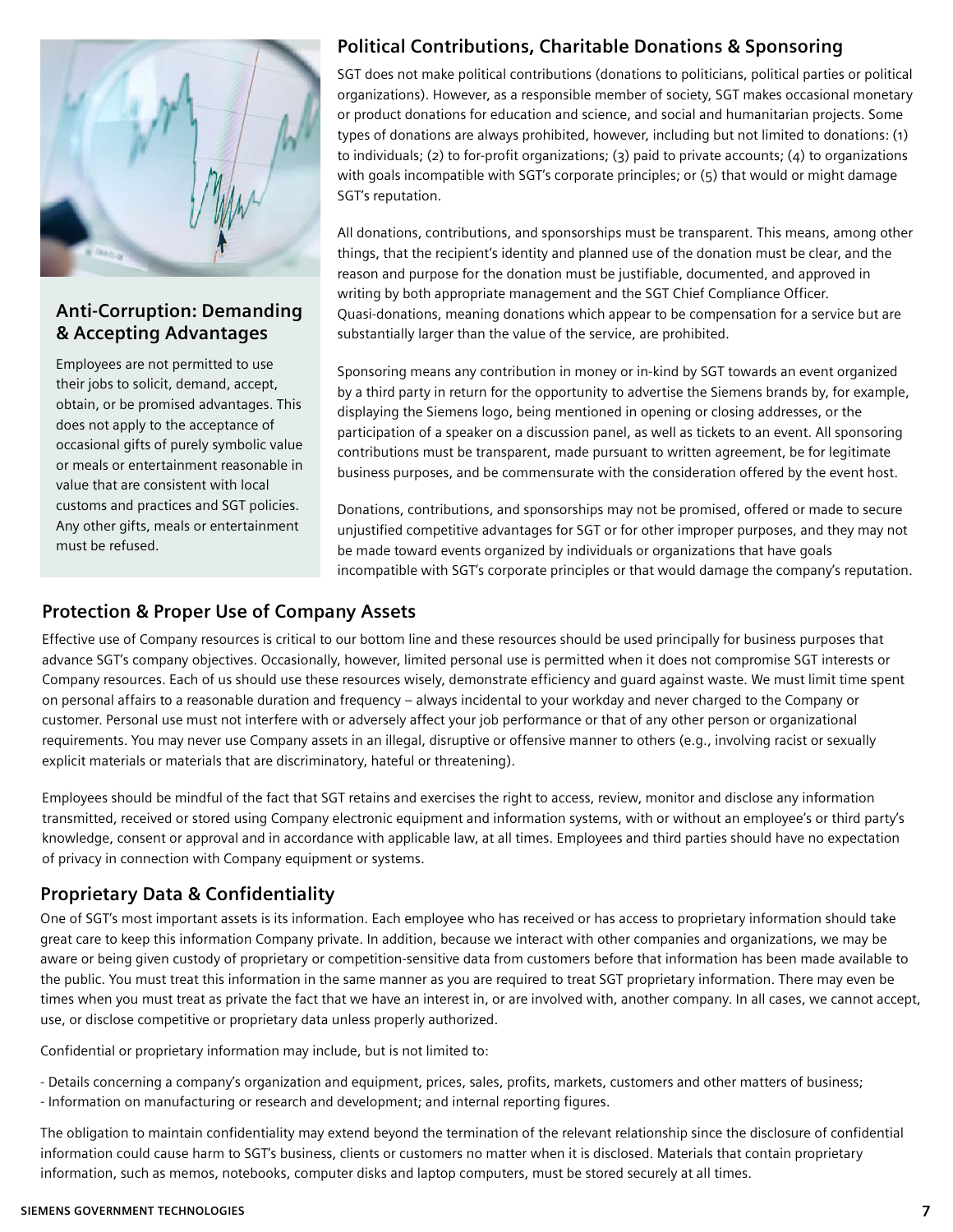## **Data Protection & Data Security**

Access to the Intranet and Internet and other electronic business dealings are all crucial to the effectiveness of each and every one of us and for the success of the business as a whole. However, the advantages of electronic communication are tied to risks in terms of personal privacy protection and data security. Effective foresight with regard to these risks is an important component of data governance, information technology management, the leadership function, and also the behavior of each individual.

Personal data may only be collected, processed or used insofar as it is necessary for predetermined, clear and legitimate purposes. In addition, personal data must be maintained in a secure manner and appropriate precautions should be taken when transmitting it. High standards must be ensured with regard to data quality and technical protection against unauthorized access. The use of this data must be transparent for those concerned and the rights of those concerned must be safeguarded with regard to use and correction of information and, if applicable, to objections pertaining to blocking, and deletion of information.

In all cases, employees must be aware of – and abide by - applicable laws and obligations to protect the privacy of others.



#### **Government Procurement**

In all of SGT's dealings and interactions with the Federal Government, we act in a manner that is transparent, honest and accurate. We comply with all applicable laws and regulations related to government procurements including, but not limited to, laws prohibiting efforts to improperly influence government officials. SGT employees must strictly adhere to the Company's several specific policies and procedures regarding government procurement, public contract performance, and other interactions with government officials and representatives.

## **Anti-Money Laundering**

It is SGT's objective to conduct business with reputable consultants and business partners who are involved in lawful business activities and whose funds are derived from legitimate sources. We do not facilitate money laundering which is the process of disguising the nature and source of money connected with criminal activity. All employees must abide by applicable anti-money laundering laws and SGT's Policies and Procedures designed to detect and deter suspicious forms of payment or customers or other transactions that could involve money laundering. To avoid problems in this area, employees must be attentive to and report suspicious behavior by customers, consultants and business partners. Employees must also follow all accounting, record-keeping and financial reporting requirements applicable to cash and payments in connection with other transactions and contracts.





## **Working with Suppliers**

SGT wants its suppliers to comply with all applicable laws. Further, we expect our suppliers to act in accordance with the following principles, similarly adopted by SGT, concerning responsibilities toward stakeholders and the environment:

- Comply with all applicable laws
- Prohibit corruption
- Respect the rights of employees
- Take responsibility for the health and safety of their employees
- Act in accordance with applicable statutory and international standards regarding environmental protection, and promote compliance among their suppliers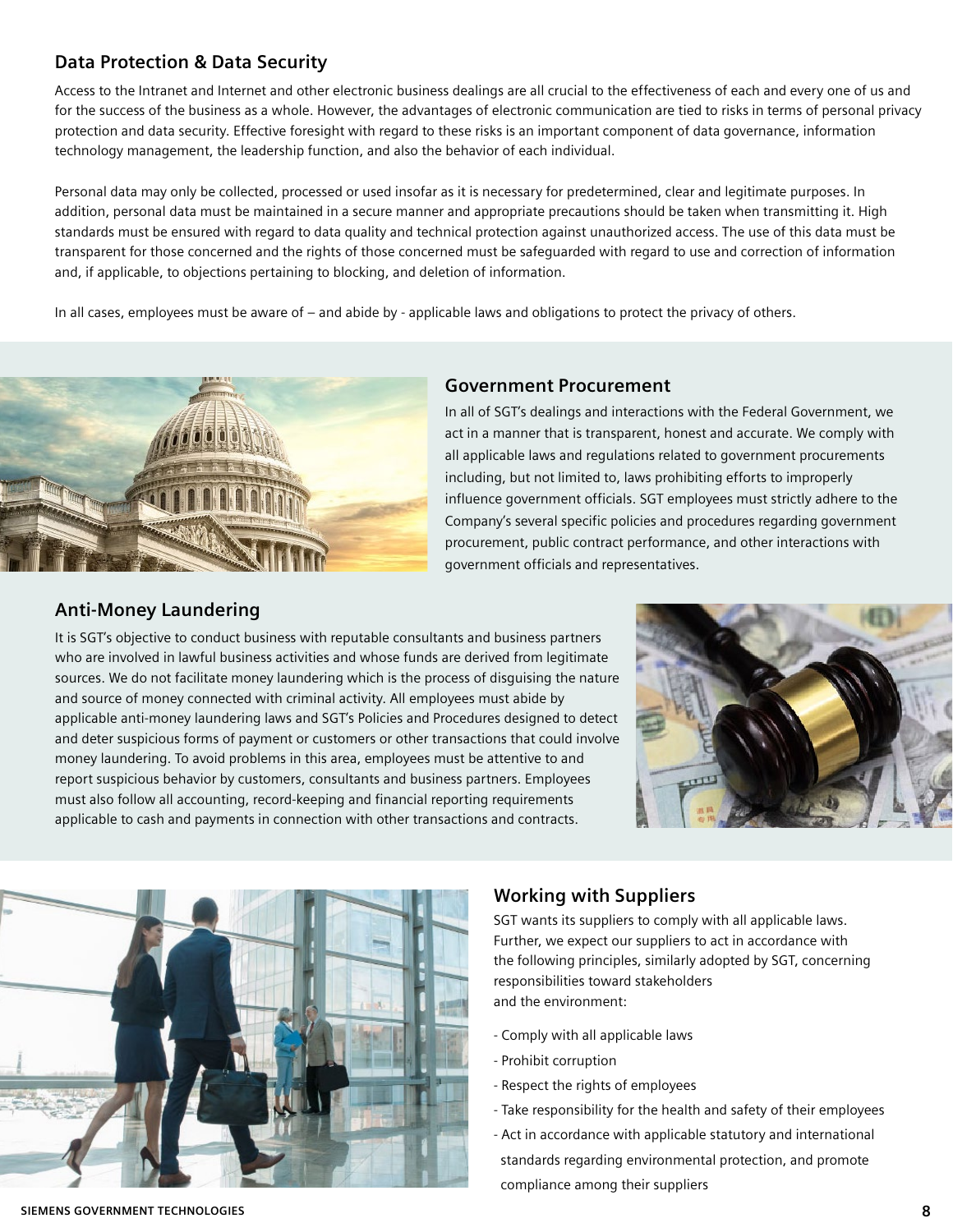#### **Insider Trading Rules**

People who have inside information with regard to SGT, another part of Siemens or another company, such as a customer, supplier or joint venture partner whose securities are traded on a stock are not allowed to trade in these companies securities (shares of stock). Inside information is any specific information which is not public relating to Siemens or such other issuer of securities, which, if it became publicly known, would likely have a significant effect on the price of the security. Such a situation exists if a reasonable investor would view the information as likely to have an impact on the price of the security. It would also exist if a reasonable investor would take the information into account in making an investment decision. Inside information may be acquired as a result of an employee's position and responsibilities or inadvertently and includes non-public information about such things as:

- Financial results
- Financial plans or budgets
- Dividend changes
- Significant mergers or acquisitions
- Divestitures
- Particularly important contract awards or strategic plans
- Major developments in litigation
- Technical or product developments
- Major management changes, joint ventures and major business agreements
- Business relationships

Inside information must not be disclosed or made available to a third party without authority to do so. The disclosure of inside information is unauthorized whenever it is made outside the normal scope of an insider's work functions or professional duties, or in fulfilling other duties on behalf of the issuer. This applies both to information disclosed within Siemens and to information disclosed outside Siemens, including to journalists, financial analysts, customers, consultants, family members or friends. Furthermore, employees must always make sure that insider-relevant information is secured so that unauthorized persons cannot gain access to it.

In addition, persons who have inside information are not allowed to recommend that a third party acquire or dispose securities for which that information is relevant, or to otherwise induce a third party to do so. Managers can be held personally liable for damages in some cases if an employee violates insider trading rules and proper supervision could have prevented the violation.



#### **Management, Responsibility & Supervision**

The culture of integrity and compliance in an organization starts at the top and is a key part of SGT management's duties of motivation and supervision. Managers bear responsibility for all employees whose leadership is entrusted to them and must earn their team's respect through exemplary personal behavior, performance, openness and social competence. This means, among other things, that each manager must emphasize the importance of ethical conduct and compliance, make them regular topics of everyday business and promote them through personal leadership and training.

SGT managers shall also be ac cessible in case employees wish to raise compliance concerns, ask questions or discuss a professional problem. It is the responsibility of all managers to see to it that there are no violations of laws and other regulations within their area of responsibility that their supervision could have prevented. Leaders are responsible even if they delegate certain tasks and should:

- Carefully select employees based on their personal and professional qualifications and suitability.
- The duty of due care increases with the significance of the task the employee must perform (duty of selection).
- Give precise, complete and binding instructions to employees, especially with regard to compliance with the policies, procedures, and government laws and regulations (duty to give instructions).
- Ensure that compliance with the law is continuously monitored (duty of monitoring).
- Clearly communicate to employees the importance of integrity and compliance in everyday business. Managers must also communicate that violations of the law are unacceptable and will have negative employment consequences (duty of communication).